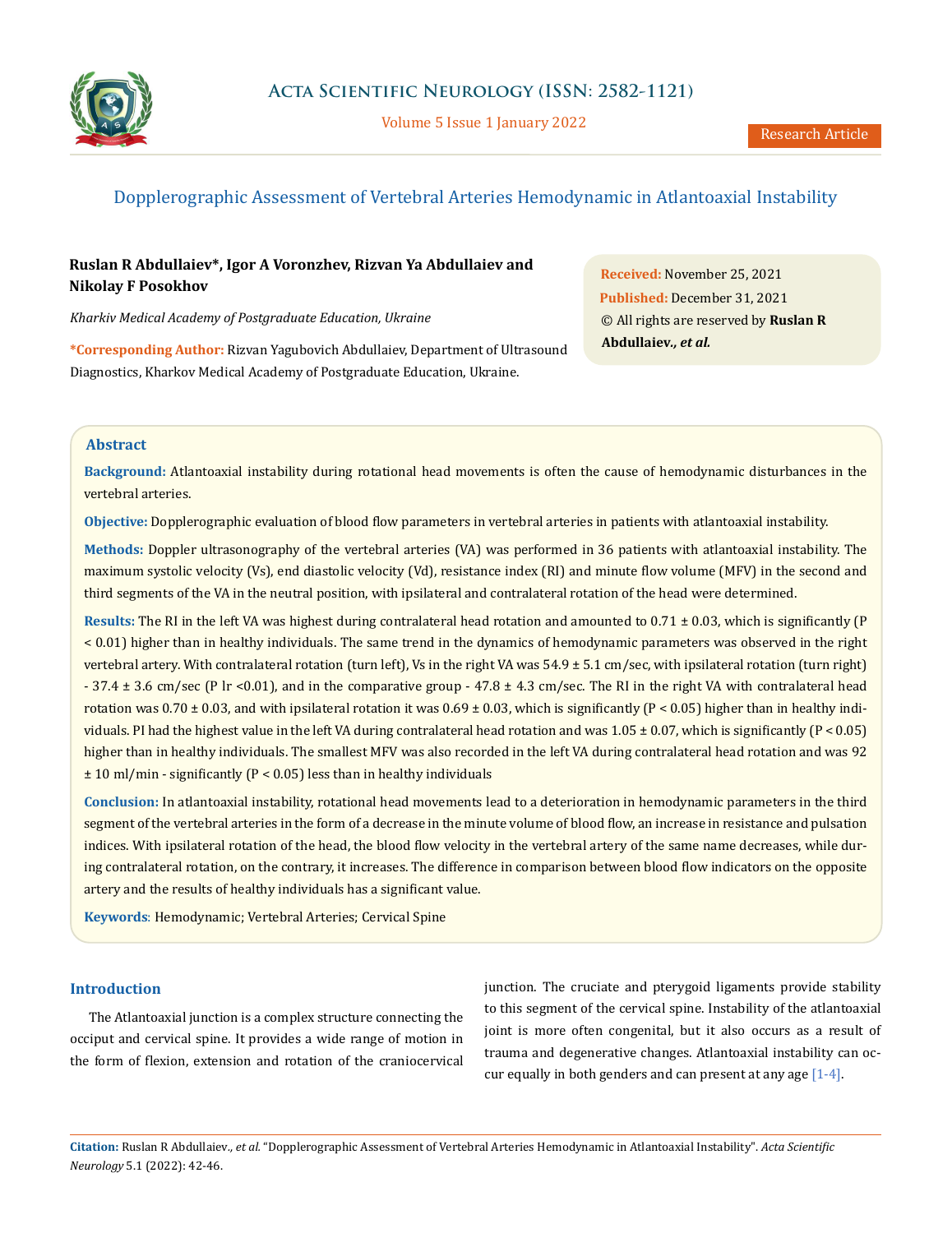Mitchell J. carried out a meta-analysis of literary sources devoted to the study of the effect of rotational movements of the neck on vertebral arteries blood flow  $[5]$ . A literature review suggests that pulsed Doppler scanning with color flow imaging is preferable for vertebral artery (VA) blood flow as it provides accurate vessel imaging and hemodynamic recording. For the examinee, it is recommended to use a sitting position that is optimal for access to all VA segments, as well as for monitoring the rotation of the cervical spine during registration of blood flow in the artery. It was shown that the blood flow velocity in VA in patients with pathology of the upper cervical spine during rotation of the neck to the opposite side is higher than in healthy people. In this case, the blood flow velocity increases in the sitting position of the patient and in the intracranial part of the VA more than in the extracranial part. In this regard, the authors of the publications recommend avoiding prolonged head rotation in a wide range and rotational manipulations with a rapid push until there is a more reliable evidence base for clinical practice.

Albuquerque F.C., *et al*. observed the development of acute vertebrobasilar insufficiency up to ischemic stroke during medical manipulations on the neck with sharp extension and flexion of the head in patients with pathologies of the cervical vertebrae [6]. Bulut M.D. in., *et al*. (2016) recorded a decrease in the blood flow velocity in the third segment of the vertebral artery in patients with reduced lordosis [7]. A. Brett., *et al*. in a study of blood flow in healthy people at the level of the atlanto-axial joint, in the suboccipital part of the 3rd segment of the vertebral artery at rest and when bending the head to the right and left found no significant changes  $[8]$ . Other authors also suggest that in patients without pre-existing pathologies of the cervical spine, rotational movements in the neck do not lead to significant hemodynamic changes in the vertebral arteries [9].

Cui K. Q., *et al*. 2016, the blood flow in the third segment of the vertebral artery at the C1-C2 level was studied using functional loads in the form of neck rotation in 6 macaque monkeys. It was revealed that contralateral rotation, extension in combination with ipsi and contralateral rotation, as well as extension in combination with ipsi and contralateral rotation and traction simultaneously lead to a decrease in peak systolic, end diastolic velocity and an increase in the resistance index in the vertebral artery [10].

Erhardt J.W., *et al*. (2015) studied the effect of a fast push in the area of the atlanto-axial joint on hemodynamics in the vertebral artery in 23 volunteers. The authors recorded the maximum systolic and end-diastolic velocities in 3 cycles in 11 before and after a push, and in 12 without a push. In patients with manipulation, the end diastolic velocity was significantly lower than in the control group [8].

The contradiction in literature data on the change in hemodynamic parameters of blood flow in the vertebral arteries with various neck movements indicates the urgency of this problem and the search for ways to solve it.

#### **Objective**

Dopplerographic evaluation of blood flow parameters in vertebral arteries in patients with atlantoaxial instability.

#### **Materials and Methods**

Doppler ultrasonography of the vertebral arteries (VA) was performed in 36 patients aged 18-44 years (on average 29  $\pm$  6 years), in whom atlantoaxial instability was diagnosed by X-ray. The age of the subjects varied within 19-43 years, there were 21 men, 15 women. The maximum systolic velocity (Vs), end diastolic velocity (Vd), resistance index (RI) and minute flow volume (MFV) in the second and third segments of the VA in the neutral position, with ipsilateral and contralateral rotation of the head was determined. The comparative group (CG) consisted of 37 people aged 18 to 35 years (on average  $27 \pm 5$  years) without pathology of the cervical spine. Statistical analysis consisted in unvaried comparisons of unpaired groups, performed with the Fisher's exact test for categorical data. The significance level, two-tailed, was set at ≤ 0.05 for moderately significant, at  $\leq 0.01$  for significant and at  $\leq 0.001$ for highly significant.

#### **Results**

The blood flow was recorded in the second segment of both vertebral arteries (VA) at the C2-C3 level in the neutral position, when turning to the left and to the right. The average Vs value in patients of the CG was highest in the left VA in the neutral position  $(50.3 \pm 4.9 \text{ cm/sec})$ , and the lowest when the head was turned to the right (43.7  $\pm$  4.1 cm/sec). The resistance index (RI) was lowest in LVA in the neutral position ( $0.57 \pm 0.02$ ), the highest in RVA in the position of turn left (0.63  $\pm$  0.02), PI was the lowest (0.83  $\pm$  0.04) in LVA in position Neutral, the largest - in RVA in the position of turn right (0.89  $\pm$  0.04), the minute flow volume (MFV) was greatest (129  $\pm$  14 ml/min) in the neutral position, the smallest (112  $\pm$  11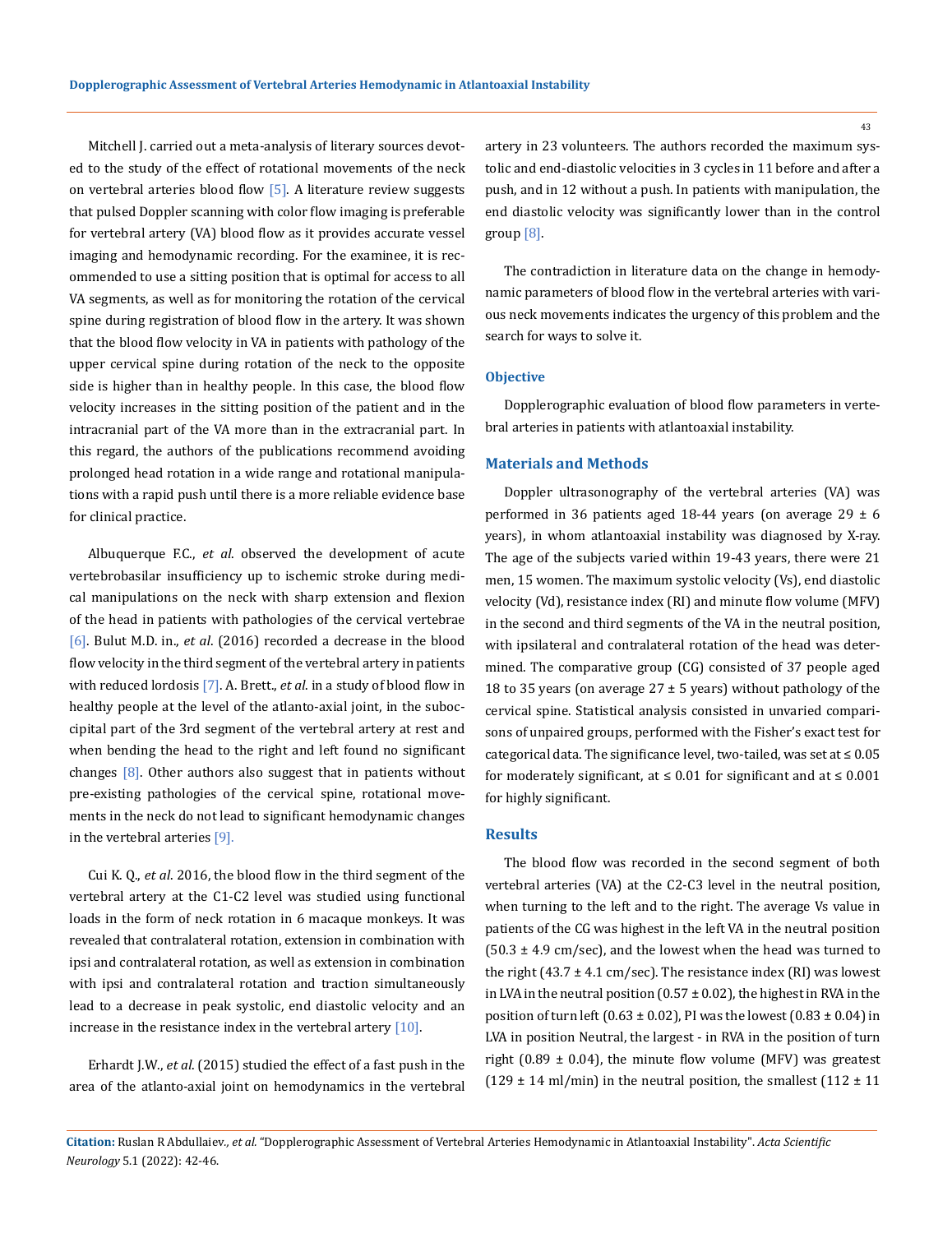| Hemo-dynamic | 2-d segment |                 | Atlantoaxial instability $(n = 36)$ |                 | $CG (n = 37)$   |                  |                 |  |
|--------------|-------------|-----------------|-------------------------------------|-----------------|-----------------|------------------|-----------------|--|
| para-meters  | of VA       | <b>Neutral</b>  | <b>Turn left</b>                    | Turn right      | <b>Neutral</b>  | <b>Turn left</b> | Turn right      |  |
| Vs           | <b>LVA</b>  | $43.9 \pm 4.2$  | $38.1 \pm 3.5$                      | $37.3 \pm 3.6$  | $50.3 \pm 4.9$  | $47.6 \pm 4.3$   | $43.7 \pm 4.1$  |  |
| cm/sec       | <b>RVA</b>  | $45.1 \pm 4.3$  | $37.6 \pm 3.2$                      | $38.2 \pm 3.7$  | $48.5 \pm 4.7$  | $46.9 \pm 4.5$   | $46.2 \pm 4.3$  |  |
| RI           | <b>LVA</b>  | $0.61 \pm 0.02$ | $0.63 \pm 0.02$                     | $0.62 \pm 0.02$ | $0.57 \pm 0.02$ | $0.61 \pm 0.03$  | $0.59 \pm 0.02$ |  |
|              | <b>RVA</b>  | $0.62 \pm 0.02$ | $0.64 \pm 0.02$                     | $0.63 \pm 0.02$ | $0.59 \pm 0.02$ | $0.63 \pm 0.02$  | $0.59 \pm 0.02$ |  |
| PI           | <b>LVA</b>  | $0.88 \pm 0.05$ | $0.89 \pm 0.06$                     | $0.90 \pm 0.06$ | $0.83 \pm 0.04$ | $0.84 \pm 0.04$  | $0.85 \pm 0.04$ |  |
|              | <b>RVA</b>  | $0.89 \pm 0.04$ | $0.91 \pm 0.06$                     | $0.94 \pm 0.06$ | $0.87 \pm 0.04$ | $0.91 \pm 0.05$  | $0.89 \pm 0.04$ |  |
| Vvol,        | <b>LVA</b>  | $115 \pm 13$    | $107 \pm 12$                        | $105 \pm 11$    | $129 \pm 14$    | $128 \pm 12$     | $119 \pm 13$    |  |
| ml/min       | <b>RVA</b>  | $114 \pm 11$    | $104 \pm 10$                        | $103 \pm 9$     | $118 \pm 11$    | $112 \pm 11$     | $114 \pm 12$    |  |

ml/min) in the position of turn left. It should be noted that there were no significant differences between hemodynamic parameters in the vertebral arteries of healthy goup during rotational head movements.

**Table 1:** Parameters of the second segment of vertebral arteries (VA) hemodynamics in a patients with atlantoaxial instability and comparative group (CG) in a neutral position and with head rotation.

Among patients with atlantoaxial instability in the neutral position and with head rotation, the values of Vs (range 37.3 cm/sec - 45.1 cm/sec) and minute flow volume - MFV (range 103 - 115 ml/ min) were lower, and the indices resistance - RI (0.61-0.63) and pulsation - PI (0.88-0.94) more than in healthy people. The difference between hemodynamic parameters in the second segment of the vertebral arteries in patients with atlantoaxial instability and healthy individuals was not significant (Table 1).

At the level of the 3rd segment of the vertebral artery, Vs among healthy individuals in different head positions varied within 43.5- 49.5 cm/sec, RI - 0.57-0.62, PI - 0.82-0.91, MFV - 109-125 ml/min. When comparing the hemodynamic parameters of the second and third segments of the vertebral arteries in healthy individuals, both in a neutral position and during head rotation, no significant differences were found. Among patients with atlantoaxial instability in the neutral position, Vs and MFV were insignificantly lower than in healthy subjects, and RI and PI were higher than in healthy subjects. Vs of the left VA with ipsilateral head rotation (Turn left) was  $36.7 \pm 3.8$  cm/sec, with contralateral rotation (turn right) - 57.3  $\pm$ 5.2 cm/sec (P  $rl$  < 0.01), in healthy individuals - 46.1  $\pm$  4.2 cm/sec and  $44.3 \pm 4.1$  cm/sec (P < 0.05). In the right VA with ipsilateral rotation, Vs was  $37.4 \pm 3.6$  cm/sec, significantly (P lva-rva < 0.01) less than in the left VA with contralateral rotation.

The RI in the left VA was highest during contralateral head rotation and amounted to  $0.71 \pm 0.03$ , which is significantly (P < 0.01) higher than in healthy individuals. The same trend in the dynamics of hemodynamic parameters was observed in the right vertebral artery. With contralateral rotation (turn left), Vs in the right VA was 54.9  $\pm$  5.1 cm/sec, with ipsilateral rotation (turn right) - 37.4  $\pm$  3.6 cm/sec (P lr <0.01), and in the comparative group -  $47.8 \pm 4.3$  cm/ sec. The RI in the right VA with contralateral head rotation was  $0.70 \pm 0.03$ , and with ipsilateral rotation it was  $0.69 \pm 0.03$ , which is significantly (P < 0.05) higher than in healthy individuals. PI had the highest value in the left VA during contralateral head rotation and was  $1.05 \pm 0.07$ , which is significantly (P < 0.05) higher than in healthy individuals (Figure 1, 2). The smallest MFV was also recorded in the left VA during contralateral head rotation and was 92  $± 10$  ml/min - significantly (P < 0.05) less than in healthy individuals (Table 2).

In previous studies, the hemodynamic parameters of blood flow in the vertebral arteries at the level of the atlanto-axial joint in different functional tests were studied. Cui K. Q. and others. studied blood circulation in the third segment of the vertebral artery in 6 monkeys in different functional tests [10]. The very small number of observations makes it difficult to obtain statistically reliable data and use them to compare with the results of human studies. Erhardt J.W. and co-authors also studied the blood flow in the vertebral arteries at the level of the atlanto-axial joint with a rapid push into the occipital part of the head in volunteers. They studied the change in blood flow velocity and resistance index before and after shock [8]. Bulut MD., *et al*. hemodynamic parameters of blood flow in the vertebral arteries before and after manual therapy were studied. The authors established a positive dynamics in the systolic blood flow velocity in the vertebral artery after manipulation [7].

**Citation:** Ruslan R Abdullaiev*., et al.* "Dopplerographic Assessment of Vertebral Arteries Hemodynamic in Atlantoaxial Instability". *Acta Scientific Neurology* 5.1 (2022): 42-46.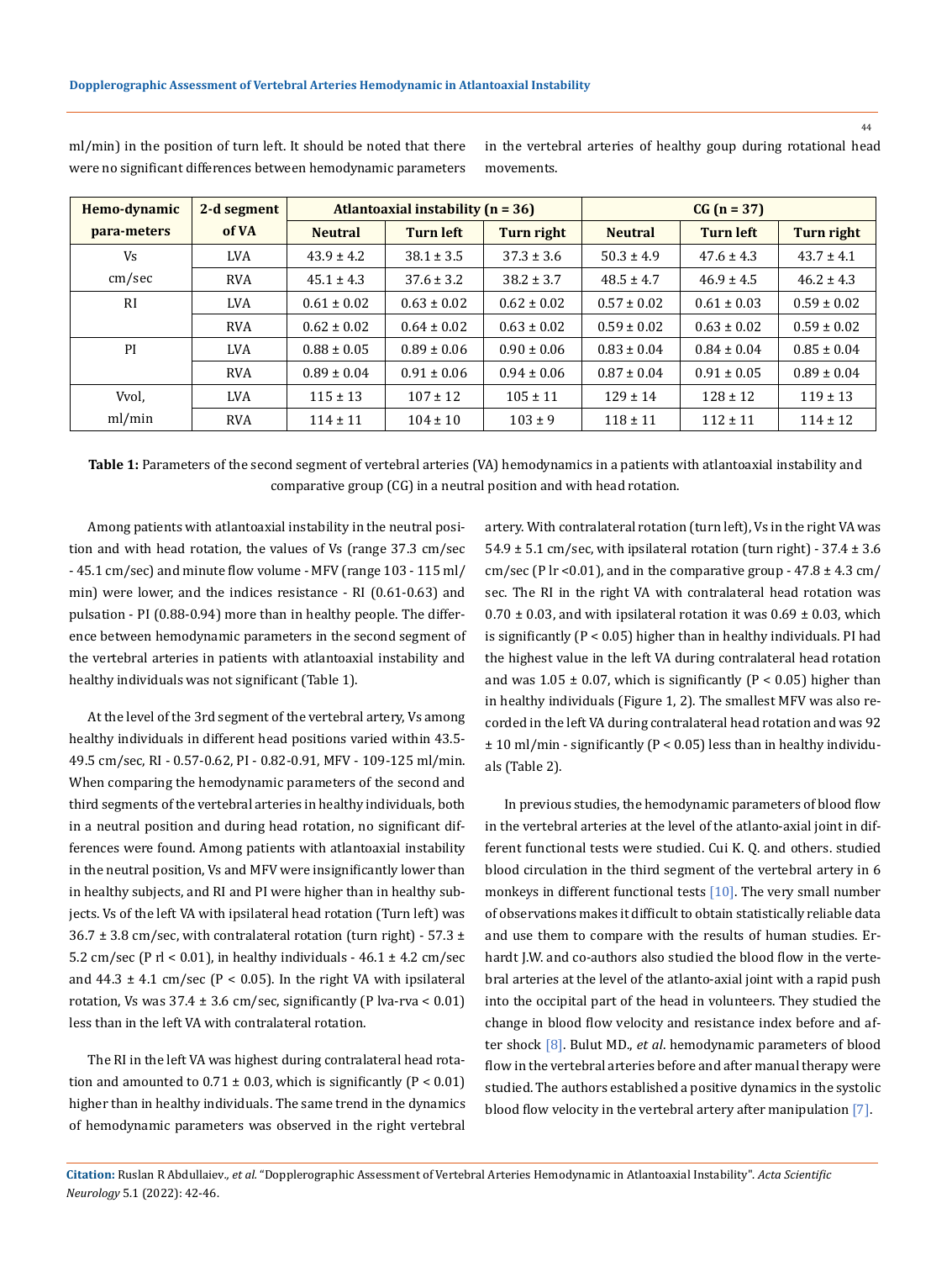| Hemo-dynamic | $3-d$         |                                       | $CG (n = 37)$    |                     |                 |                  |                 |
|--------------|---------------|---------------------------------------|------------------|---------------------|-----------------|------------------|-----------------|
|              |               | Atlantoaxial instability ( $n = 36$ ) |                  |                     |                 |                  |                 |
| para-meters  | segment of VA | <b>Neutral</b>                        | <b>Turn left</b> | Turn right          | <b>Neutral</b>  | <b>Turn left</b> | Turn right      |
| Vs           | <b>LVA</b>    | $41.6 \pm 4.3$                        | $36.7 \pm 3.8$   | $57.3 \pm 5.2$      | $49.5 \pm 4.8$  | $46.1 \pm 4.2$   | $44.3 \pm 4.1$  |
| cm/sec       |               |                                       |                  | P < 0.05            |                 |                  |                 |
|              |               |                                       |                  | P $r$ - $\leq 0.01$ |                 |                  |                 |
|              |               |                                       |                  | P lva-rva $< 0.01$  |                 |                  |                 |
|              | <b>RVA</b>    | $42.9 \pm 4.5$                        | $54.9 \pm 5.1$   | $37.4 \pm 3.6$      | $47.4 \pm 4.6$  | $47.8 \pm 4.3$   | $43.5 \pm 3.9$  |
|              |               |                                       | $P l-r < 0,01$   |                     |                 |                  |                 |
| RI           | <b>LVA</b>    | $0.62 \pm 0.02$                       | $0.68 \pm 0.03$  | $0.71 \pm 0.03$     | $0.57 \pm 0.02$ | $0.61 \pm 0.03$  | $0.60 \pm 0.02$ |
|              |               |                                       |                  | P < 0.01            |                 |                  |                 |
|              | <b>RVA</b>    | $0.63 \pm 0.02$                       | $0.70 \pm 0.03$  | $0.69 \pm 0.03$     | $0.58 \pm 0.02$ | $0.62 \pm 0.02$  | $0.61 \pm 0.02$ |
|              |               |                                       | P < 0.05         | P < 0.05            |                 |                  |                 |
| PI           | <b>LVA</b>    | $0.91 \pm 0.05$                       | $0.94 \pm 0.06$  | $1.05 \pm 0.07$     | $0.82 \pm 0.04$ | $0.85 \pm 0.04$  | $0.84 \pm 0.04$ |
|              |               |                                       |                  | P < 0.05            |                 |                  |                 |
|              | <b>RVA</b>    | $0.89 \pm 0.05$                       | $0.98 \pm 0.07$  | $1.01 \pm 0.07$     | $0.85 \pm 0.04$ | $0.89 \pm 0.05$  | $0.91 \pm 0.05$ |
| Vvol,        | <b>LVA</b>    | $112 \pm 12$                          | $97 \pm 1$       | $92 \pm 10$         | $125 \pm 12$    | $123 \pm 12$     | $117 \pm 11$    |
| ml/min       |               |                                       |                  | P < 0.05            |                 |                  |                 |
|              | <b>RVA</b>    | $113 \pm 11$                          | $94 \pm 10$      | $96 \pm 9$          | $113 \pm 11$    | $113 \pm 11$     | $109 \pm 10$    |

**Table 2:** Parameters of the third segment of vertebral arteries (VA) hemodynamics in a patients with atlantoaxial instability and comparative group (CG) in a neutral position and with head rotation.



Figure 1: Doppler spectrum of the blood flow in the third segment of the left vertebral artery in a patient with atlantoaxial instability at a ipsilateral rotation of the head. The Vs is  $36,8$  cm/c, RI – 0,66.



**Figure 2:** Doppler spectrum of the blood flow in the third segment of the right vertebral artery in a patient with atlantoaxial instability at a contrlateral rotation of the head. The Vs is 58,8 cm/c, RI - 0,74.